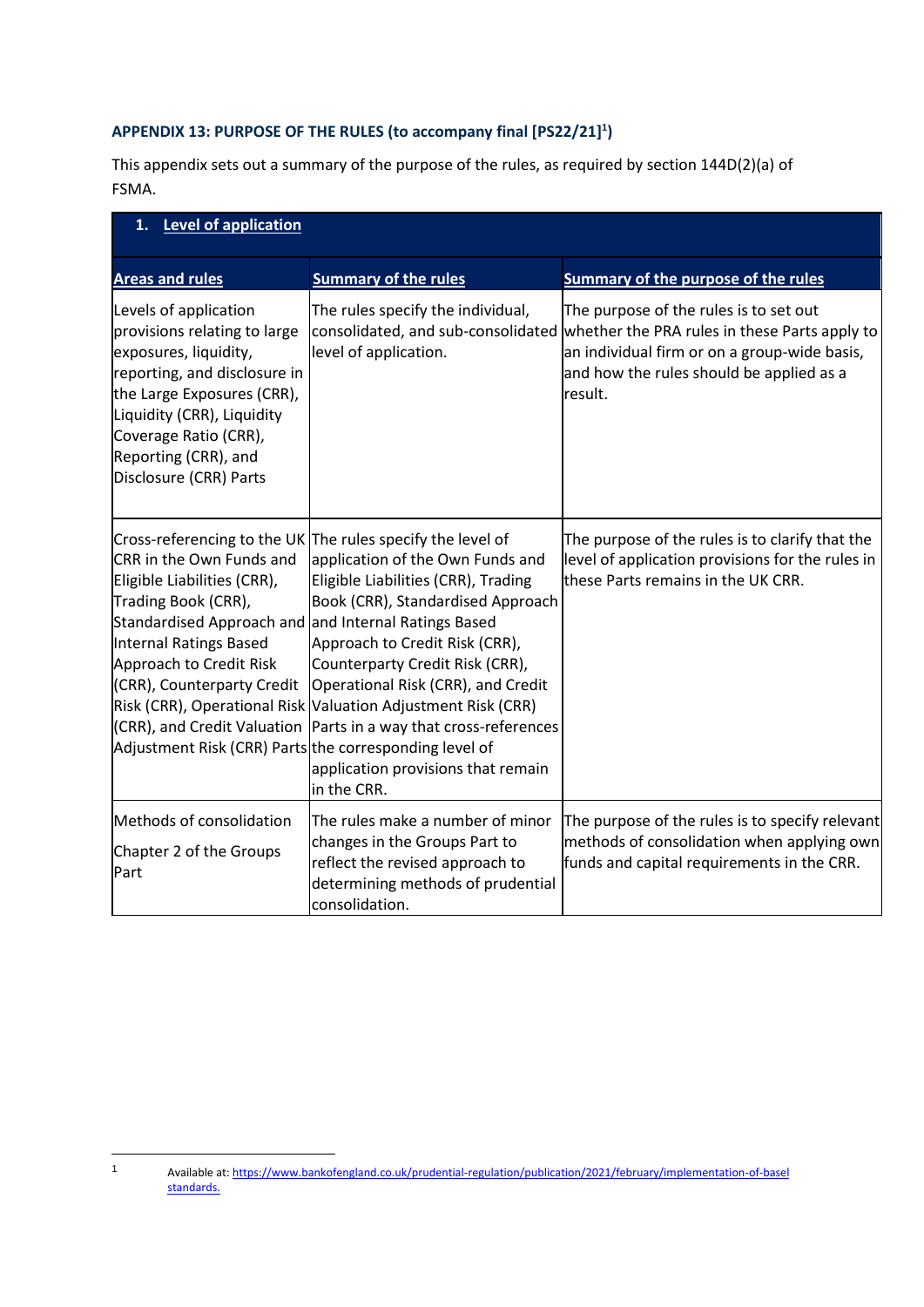| 2. Definition of capital                                                          |                                                                                                                                                                                                                                                            |                                                                                                                                                                                                                                                                                                                                                          |
|-----------------------------------------------------------------------------------|------------------------------------------------------------------------------------------------------------------------------------------------------------------------------------------------------------------------------------------------------------|----------------------------------------------------------------------------------------------------------------------------------------------------------------------------------------------------------------------------------------------------------------------------------------------------------------------------------------------------------|
| <b>Areas and rules</b>                                                            | <b>Summary of the rules</b>                                                                                                                                                                                                                                | Summary of the purpose of the rules                                                                                                                                                                                                                                                                                                                      |
| Prudential treatment of<br>CET1 deductions<br>Article 36 of Chapter 3 and<br>Part | The rules modify Article 36 of the<br>CRR and Regulation (EU) No<br>241/2014 when it is transferred<br>Chapter 4 of the Own Funds into PRA rules, to require the full<br>and Eligible Liabilities (CRR) deduction from CET1 of all<br>for software assets. | The purpose of the rules is to enhance the<br>quality of capital which firms are required to<br>hold. This addresses a concern that there is a<br>lack of credible evidence that the value of<br>intangible software assets is realisable to<br>intangible assets, with no exception absorb losses on a going concern basis,<br>including during stress. |

| <b>Market risk</b><br>3.                                                                                             |                                                                                                                                                                                                                                                                                                                                                                                                                                                                                                                                                                                                                                                                                                                                           |                                                                                                                                                                                                                                                                                                                                                                                                             |
|----------------------------------------------------------------------------------------------------------------------|-------------------------------------------------------------------------------------------------------------------------------------------------------------------------------------------------------------------------------------------------------------------------------------------------------------------------------------------------------------------------------------------------------------------------------------------------------------------------------------------------------------------------------------------------------------------------------------------------------------------------------------------------------------------------------------------------------------------------------------------|-------------------------------------------------------------------------------------------------------------------------------------------------------------------------------------------------------------------------------------------------------------------------------------------------------------------------------------------------------------------------------------------------------------|
| <b>Areas and rules</b>                                                                                               | <b>Summary of the rules</b>                                                                                                                                                                                                                                                                                                                                                                                                                                                                                                                                                                                                                                                                                                               | <b>Summary of the purpose of the rules</b>                                                                                                                                                                                                                                                                                                                                                                  |
| Requirements for prudent<br>valuation<br>Article 105 of Chapter 3 and<br>Chapter 4 of the Trading<br>Book (CRR) Part | The rules modify Article 105 of the<br>CRR and Regulation (EU) No<br>2016/101 when they are<br>transferred into PRA rules to:<br>requirements apply to both trading valuation.<br>and non-trading book positions<br>measured at fair value;<br>(ii) require that firms should<br>revalue trading book positions at<br>fair value at least on a daily basis<br>and that changes in the value of<br>those positions shall be reported in<br>the profit and loss account of the<br>institution; and<br>(iii) give effect to the content of the<br>EU CRR II regulatory technical<br>standards on prudent valuation,<br>which provides additional, more<br>specific, requirements relative to<br>the Basel standards on prudent<br>valuation. | The purpose of the rules is to clarify the<br>application of the prudent valuation policy<br>on fair valued positions.<br>The rules also introduce more specific<br>(i) clarify that the prudent valuation additional requirements on prudent<br>This ensures that market risk capital<br>requirements are calculated based on the<br>actual positions and realistic valuations, in a<br>consistent manner. |
| Trading book management<br>Articles 102,103, 104, 104b,<br>and 106 of Chapter 3 of the<br>Trading Book (CRR) Part    | The rules transfer and amend the<br>presentation of Articles 102, 103,<br>104, 104b, and 106 of the CRR into<br>PRA rules to incorporate and clarify<br>requirements on inclusion of                                                                                                                                                                                                                                                                                                                                                                                                                                                                                                                                                      | The purpose of the rules is to improve<br>transparency by clarifying the general<br>requirements for trading book management.                                                                                                                                                                                                                                                                               |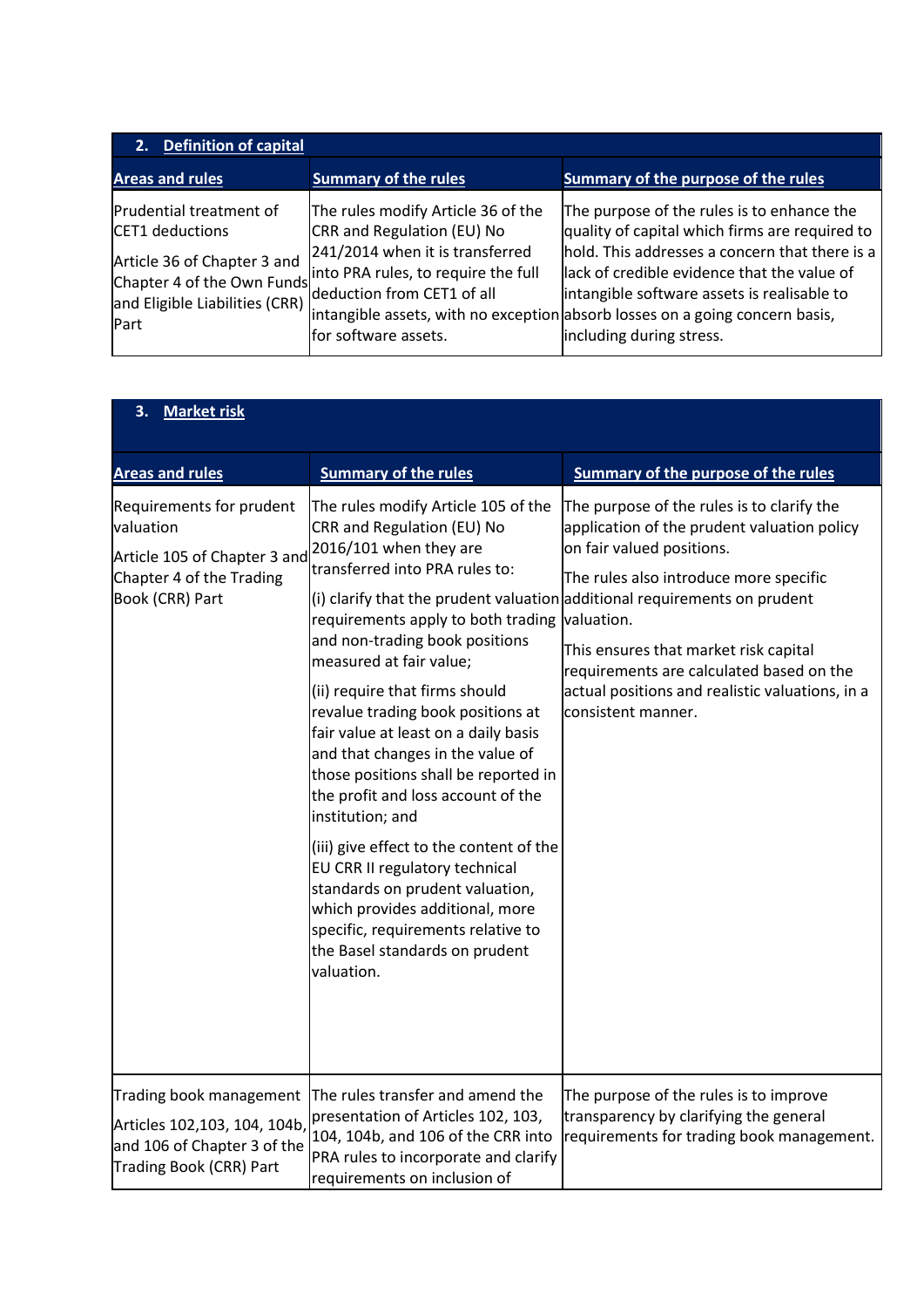| <b>Market risk</b><br>З.                                                     |                                                                                                                                                                                                                                                 |                                                                                                                                                                                                                     |
|------------------------------------------------------------------------------|-------------------------------------------------------------------------------------------------------------------------------------------------------------------------------------------------------------------------------------------------|---------------------------------------------------------------------------------------------------------------------------------------------------------------------------------------------------------------------|
|                                                                              | positions in the trading book and<br>on internal hedges between the<br>trading book and non-trading book.                                                                                                                                       |                                                                                                                                                                                                                     |
| Proportionality<br>Article 94 of Chapter 3 of<br>the Trading Book (CRR) Part | The rules modify Article 94 of the<br>CRR when it is transferred into PRA<br>rules to increase the<br>with limited trading activity and<br>revise the approach to calculation<br>of trading book size for eligibility to<br>use the derogation. | The purpose of the rules is to ensure a<br>proportionate framework by increasing the<br>absolute threshold for firms to use the<br>proportionality thresholds for firms derogation for small trading book business. |

| 4. Collective investment undertakings                                                                                                                                                                                                                                            |                                                                                                                                                                                                                                                   |                                                                                                                                                                                                                                                                                                                                                                                                                                                                                      |
|----------------------------------------------------------------------------------------------------------------------------------------------------------------------------------------------------------------------------------------------------------------------------------|---------------------------------------------------------------------------------------------------------------------------------------------------------------------------------------------------------------------------------------------------|--------------------------------------------------------------------------------------------------------------------------------------------------------------------------------------------------------------------------------------------------------------------------------------------------------------------------------------------------------------------------------------------------------------------------------------------------------------------------------------|
| <b>Areas and rules</b>                                                                                                                                                                                                                                                           | <b>Summary of the rules</b>                                                                                                                                                                                                                       | Summary of the purpose of the rules                                                                                                                                                                                                                                                                                                                                                                                                                                                  |
| <b>Prudential treatment of</b><br>firms' exposures to<br>collective investment<br>undertakings (CIUs)<br>Articles 128, 132, 132a,<br>132b, 132c, and 152 of<br>Chapter 3 of the<br>Standardised Approach and<br>Internal Ratings Based<br>Approach to Credit Risk<br>(CRR) Part. | The rules modify Articles 128, 132,<br>and 152 of the CRR when they are<br>transferred into PRA rules, and<br>introduce Articles 132a, 132b, and<br>132c to clarify the capital<br>treatment of firms' exposures to<br>lunits and shares to CIUs. | The purpose of the rules is specify the capital<br>treatment of firms' exposures to units and<br>lshares to CIUs. The rules set out three<br>different approaches that can be used for<br>calculating risk-weighted assets for CIU<br>exposures, which are calibrated to reflect the<br>llevel of risk. The rules also introduce a<br>notification requirement for material<br>amounts of exposures to CIUs, including both<br>an absolute and a relative materiality<br>lthreshold. |

| 5. Counterparty credit risk                                                                                                                 |                                                                                                                                               |                                                                                                                                                                                                                                                                                         |
|---------------------------------------------------------------------------------------------------------------------------------------------|-----------------------------------------------------------------------------------------------------------------------------------------------|-----------------------------------------------------------------------------------------------------------------------------------------------------------------------------------------------------------------------------------------------------------------------------------------|
| <b>Areas and rules</b>                                                                                                                      | <b>Summary of the rules</b>                                                                                                                   | Summary of the purpose of the rules                                                                                                                                                                                                                                                     |
| Counterparty credit risk -<br><b>SA-CCR</b><br>Articles 272 to 280f of<br>Chapter 3 of the<br><b>Counterparty Credit Risk</b><br>(CRR) Part | The rules implement the Basel<br>Committee standards on the<br>standardised approach to<br>measuring counterparty credit risk<br>$(SA-CCR)$ . | The purpose of the rules is to enhance the<br>standardised measurement of firms'<br>counterparty credit risk exposures on<br>derivatives activities. The approach better<br>aligns capital requirements in the existing<br>standardised approaches with the underlying<br>risk profile. |
| Counterparty credit risk -<br>proportionality                                                                                               | The rules introduce simplified<br>methodologies for firms with<br>smaller derivatives activities to                                           | The purpose of the rules is to enhance<br>proportionality by allowing firms with smaller<br>derivatives activities the option to adopt                                                                                                                                                  |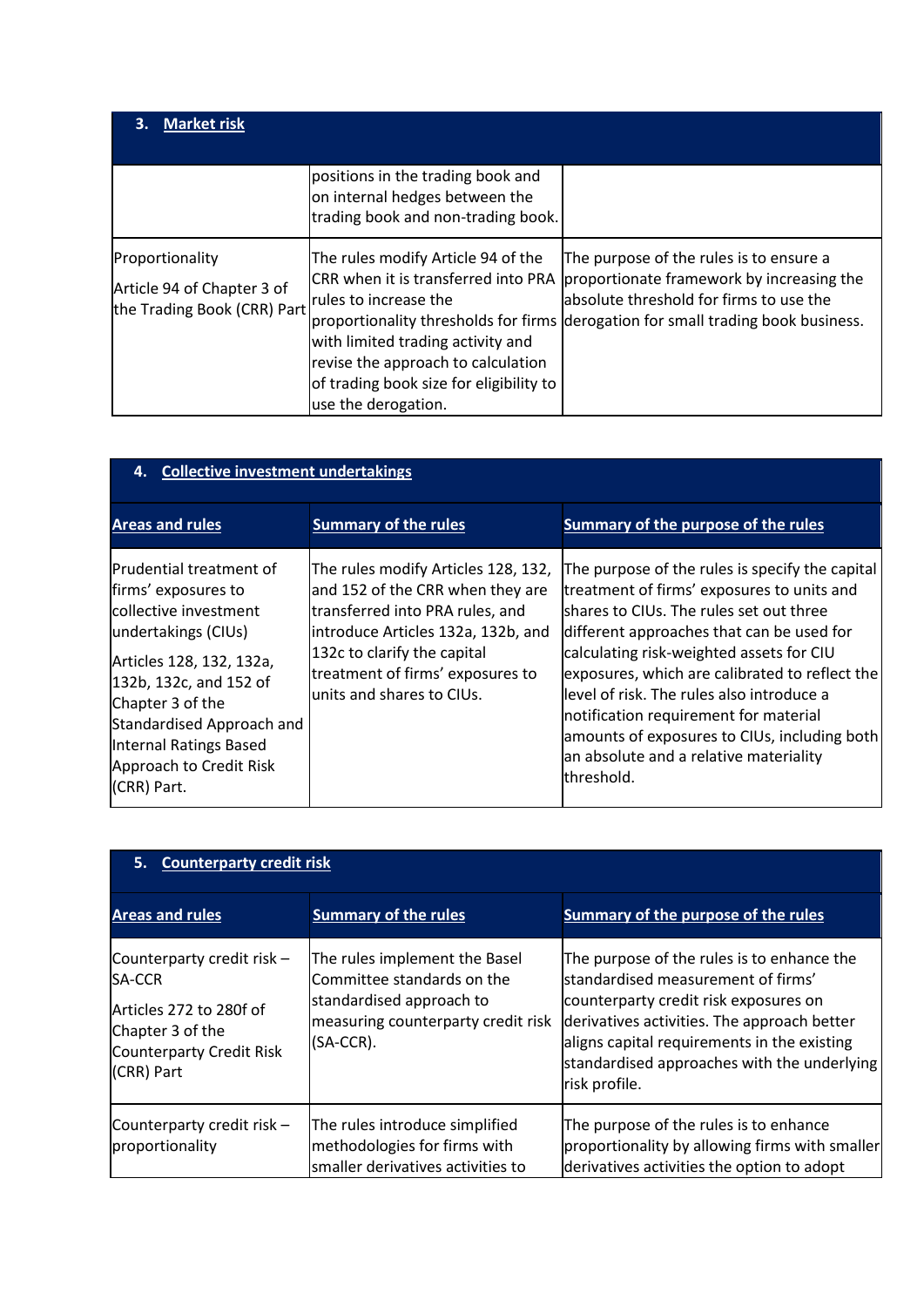| 5. Counterparty credit risk                                                                                                           |                                                                                                  |                                                                                                                                                                                               |
|---------------------------------------------------------------------------------------------------------------------------------------|--------------------------------------------------------------------------------------------------|-----------------------------------------------------------------------------------------------------------------------------------------------------------------------------------------------|
| Articles 281 and 282 of<br>Chapter 3 of the<br>Counterparty Credit Risk<br>(CRR) Part                                                 | calculate counterparty credit risk<br>exposures.                                                 | simpler but more conservative<br>methodologies to measuring counterparty<br>credit risk exposures.                                                                                            |
| Exposures to central<br>counterparties (CCPs)<br>Articles 300 to 311 of<br>Chapter 3 of the<br>Counterparty Credit Risk<br>(CRR) Part | The rules implement relevant Basel<br>changes on the calculation of<br>banks' exposures to CCPs. | The purpose of the rules is to enhance and<br>update the calculation of capital<br>requirements for firms' exposures to a<br>qualifying CCP, including the use of the SA-<br>CCR methodology. |

| <b>Operational risk</b><br>6.                                                                |                                                                                                                                                                                                                      |                                                                                                                                                                                                                                                                                                                                                                          |
|----------------------------------------------------------------------------------------------|----------------------------------------------------------------------------------------------------------------------------------------------------------------------------------------------------------------------|--------------------------------------------------------------------------------------------------------------------------------------------------------------------------------------------------------------------------------------------------------------------------------------------------------------------------------------------------------------------------|
| <b>Areas and rules</b>                                                                       | <b>Summary of the rules</b>                                                                                                                                                                                          | Summary of the purpose of the rules                                                                                                                                                                                                                                                                                                                                      |
| <b>Operational Risk</b><br>Article 316 of Chapter 3 of<br>the Operational Risk (CRR)<br>Part | The rules modify Article 316 of the<br>CRR when it is transferred into PRA<br>rules to provide greater clarity on<br>the calculation of the Basic<br>Indicator Approach (BIA) and the<br>Standardised Approach (SA). | The purpose of rules is to provide greater<br>clarity to firms on the calculation of the<br>Relevant Indicator (RI) in relation to leasing<br>activities, which is in turn used to calculate<br>operational risk capital requirements under<br>the BIA and the SA. This clarity reduces the<br>burden on firms in interpreting this provision,<br>and aids transparency. |

| Large exposures                               |                                                                                                                                                                                                                      |                                                                                                                                           |
|-----------------------------------------------|----------------------------------------------------------------------------------------------------------------------------------------------------------------------------------------------------------------------|-------------------------------------------------------------------------------------------------------------------------------------------|
| <b>Areas and rules</b>                        | <b>Summary of the rules</b>                                                                                                                                                                                          | Summary of the purpose of the rules                                                                                                       |
| Large exposures<br>Large Exposures (CRR) Part | The rules modify Articles 387 and<br>389 to 403 of the CRR and<br>Regulation (EU) No 1187/2014<br>when they are transferred into PRA going concern.<br>rules, to set out requirements<br>related to large exposures. | The purpose of the rules is to limit large<br>exposures to the capital that is available to<br>absorb losses and allow a firm to remain a |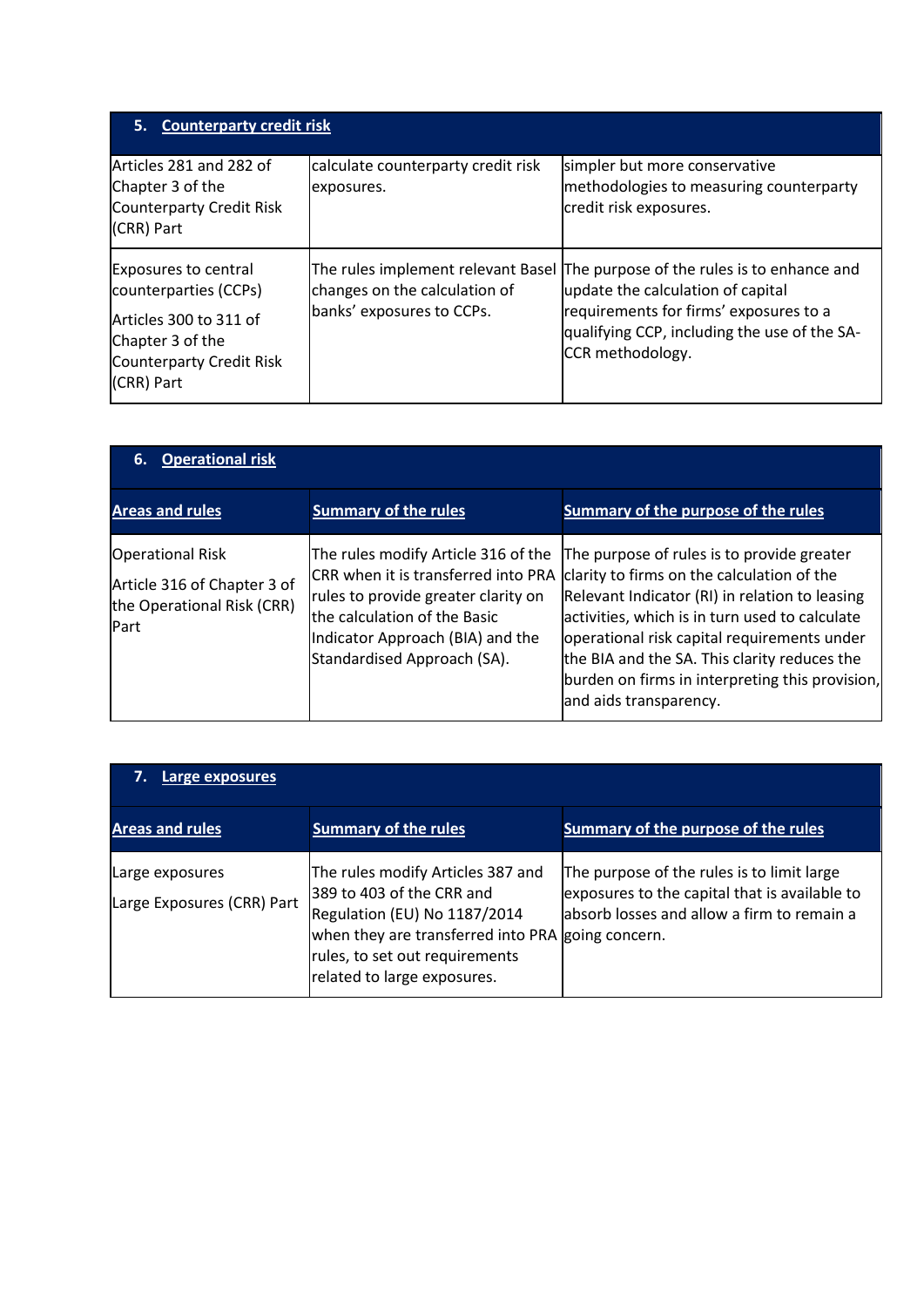| 8. Liquidity coverage ratio                                                                                                                                                                         |                                                                                                                                                                                                                                   |                                                                                                                                                                                                                                                                                                                                                                                                                               |
|-----------------------------------------------------------------------------------------------------------------------------------------------------------------------------------------------------|-----------------------------------------------------------------------------------------------------------------------------------------------------------------------------------------------------------------------------------|-------------------------------------------------------------------------------------------------------------------------------------------------------------------------------------------------------------------------------------------------------------------------------------------------------------------------------------------------------------------------------------------------------------------------------|
| <b>Areas and rules</b>                                                                                                                                                                              | <b>Summary of the rules</b>                                                                                                                                                                                                       | <b>Summary of the purpose of the rules</b>                                                                                                                                                                                                                                                                                                                                                                                    |
| Liquidity Coverage Ratio<br>(LCR)<br>Articles 411, 412, and 414<br>to 426 of Chapter 4 of the<br>Liquidity CRR (Part) and<br>Chapters 2, 3, and 4 of the<br>Liquidity Coverage Ratio<br>(CRR) Part. | The rules replicate the LCR<br>requirements of the CRR (Articles<br>411, 412, and 414 to 426) and<br>Delegated Acts by introducing a<br>new Liquidity Coverage Ratio (CRR)<br>Part and Liquidity (CRR) Part to<br>define the LCR. | The purpose of the LCR rules is to ensure that<br>firms maintain sufficient high quality liquid<br>assets to survive a significant stress scenario<br>lasting 30 calendar days. This improves the<br>short-term liquidity resilience of firms and<br>reduces the risk of failure due to liquidity<br>risk.                                                                                                                    |
| High quality liquid assets<br>(HQLA)                                                                                                                                                                | The rules replicate the LCR<br>which define which assets qualify                                                                                                                                                                  | The purpose of HQLA rules is to ensure banks<br>requirements of the Delegated Acts hold a stock of assets to cover their stressed<br>net cash outflows over 30 days. To qualify as<br>as HQLA for the purpose of the LCR. HQLA, assets should be liquid in markets<br>during a time of stress so that firms can<br>quickly and easily convert them into cash (in<br>order to meet outflows) at little or no loss of<br>value. |
| Articles 417 to 419 of<br>Chapter 4 of the Liquidity<br>(CRR) Part                                                                                                                                  |                                                                                                                                                                                                                                   |                                                                                                                                                                                                                                                                                                                                                                                                                               |
| Articles 6 to 17 of Chapter 2<br>and Chapter 3 of the<br>Liquidity Coverage Ratio<br>(CRR) Part                                                                                                     |                                                                                                                                                                                                                                   |                                                                                                                                                                                                                                                                                                                                                                                                                               |
| Net outflows                                                                                                                                                                                        | The rules replicate the LCR<br>requirements of the Delegated<br>Acts, which define net cash<br>outflows for the purpose of the<br>LCR.                                                                                            | The purpose of the rules is to continue to<br>define the outflow and inflow rates that<br>constitute the LCR's stress scenario that<br>would lead to a significant materialisation of<br>liquidity risk, eg a partial run-off of retail<br>deposits, a partial loss of unsecured funding,<br>or a partial loss of secured financing.                                                                                          |
| Articles 420 to 425 of<br>Chapter 4 of the Liquidity<br>(CRR) Part                                                                                                                                  |                                                                                                                                                                                                                                   |                                                                                                                                                                                                                                                                                                                                                                                                                               |
| Articles 20 to 34 Chapter 2<br>and Chapter 4 of the<br>Liquidity Coverage Ratio<br>(CRR) Part                                                                                                       |                                                                                                                                                                                                                                   |                                                                                                                                                                                                                                                                                                                                                                                                                               |

| Net stable funding ratio<br>9.                                                                                     |                                                           |                                                                                                                                                                                                                                                                                                                                 |
|--------------------------------------------------------------------------------------------------------------------|-----------------------------------------------------------|---------------------------------------------------------------------------------------------------------------------------------------------------------------------------------------------------------------------------------------------------------------------------------------------------------------------------------|
| <b>Areas and rules</b>                                                                                             | <b>Summary of the rules</b>                               | Summary of the purpose of the rules                                                                                                                                                                                                                                                                                             |
| Net stable funding ratio<br>(NSFR)<br>Articles 413 and 427 to<br>428az of Chapter 4 of the<br>Liquidity (CRR) Part | The rules define the NSFR in the<br>Liquidity (CRR) Part. | The purpose of the NSFR rules is to ensure<br>that firms maintain a stable funding profile.<br>This reduces the likelihood that disruptions<br>to a bank's regular sources of funding will<br>erode its liquidity position and increase the<br>risk of its failure, which could potentially lead<br>to broader systemic stress. |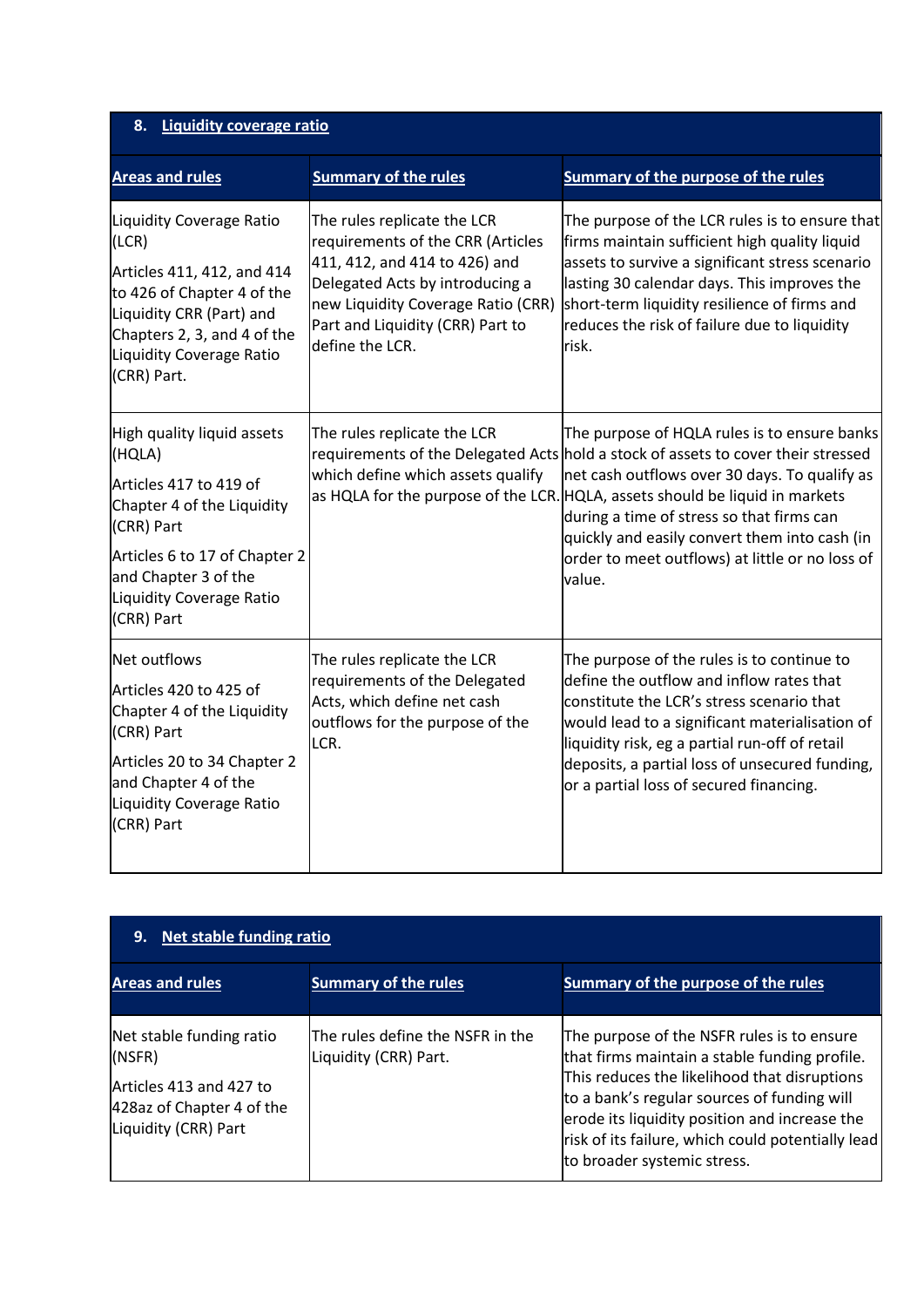| 9.<br>Net stable funding ratio                                                                                                      |                                                                                                                                                                                                                                                |                                                                                                                                                                                                    |
|-------------------------------------------------------------------------------------------------------------------------------------|------------------------------------------------------------------------------------------------------------------------------------------------------------------------------------------------------------------------------------------------|----------------------------------------------------------------------------------------------------------------------------------------------------------------------------------------------------|
| <b>Available Stable Funding</b><br>(ASF)<br>Articles 428i to 428o and<br>428al to 428ap of Chapter 4<br>of the Liquidity (CRR) Part | The rules define the categories of<br>liabilities that qualify for ASF and<br>the factors that should be given to<br>each category in the Liquidity (CRR)<br>IPart.                                                                            | The purpose of rules is to define ASF, which<br>is the portion of capital and liabilities that<br>can be relied on to provide funding over the<br>one-year time horizon considered by the<br>NSFR. |
| <b>Required Stable Funding</b><br>(RSF)<br>Articles 428p to 428ah and<br>of the Liquidity (CRR) Part                                | The rules define the categories of<br>lassets and off balance sheet<br>exposures that qualify for RSF and<br>428aq to 428az of Chapter 4 the factors that should be given to<br>each category in the Liquidity (CRR) sheet exposures.<br>Part. | The purpose of rules is to define RSF, which<br>reflects the liquidity characteristics and<br>residual maturities of the various assets held<br>by a firm as well as those of its off balance      |

| 10. Disclosure                                                                        |                                                                                                                                                                                                                                                                                                                                                                                                          |                                                                                                                                                                                                                                                                                                                                      |  |  |
|---------------------------------------------------------------------------------------|----------------------------------------------------------------------------------------------------------------------------------------------------------------------------------------------------------------------------------------------------------------------------------------------------------------------------------------------------------------------------------------------------------|--------------------------------------------------------------------------------------------------------------------------------------------------------------------------------------------------------------------------------------------------------------------------------------------------------------------------------------|--|--|
| <b>Areas and rules</b>                                                                | <b>Summary of the rules</b>                                                                                                                                                                                                                                                                                                                                                                              | <b>Summary of the purpose of the rules</b>                                                                                                                                                                                                                                                                                           |  |  |
| Part Eight CRR<br>Articles 431 to 455 of<br>Chapter 4 of the<br>Disclosure (CRR) Part | The rules require institutions to<br>make quarterly, semi-annual, and<br>annual disclosures in accordance<br>with the requirements highlighted<br>for large, small, and non-complex<br>and other institutions. The rules<br>require that disclosures should also<br>be made in the specified format,<br>but may omit information which is<br>regarded as non-material,<br>proprietary, and confidential. | The purpose of the rules is to specify the<br>information which is to be publicly<br>disclosed by firms in order to promote<br>market discipline.                                                                                                                                                                                    |  |  |
| Disclosure formats and<br>instructions<br>Chapter 5 of the<br>Disclosure (CRR) Part   | The rules set out on a more<br>granular level how institutions<br>must meet the disclosure<br>requirements that were previously<br>contained in Technical Standards.                                                                                                                                                                                                                                     | The purpose of the rules is to highlight the<br>detail of what is to be disclosed in the<br>templates.                                                                                                                                                                                                                               |  |  |
| Pillar 3 templates and<br>instructions<br>Chapter 6 of the<br>Disclosure (CRR) Part   | The rules list the disclosure<br>templates and instructions that<br>firms must use when publishing<br>details on their risks, capital<br>adequacy, and policies for<br>managing risk.                                                                                                                                                                                                                    | The purpose of the rules is to enhance<br>market discipline by ensuring consistency<br>and comparability of firms' disclosures.<br>They specify the exact format of the<br>templates, which are to be disclosed, as<br>well as the instructions to populate the<br>templates to ensure that firms disclose on<br>a consistent basis. |  |  |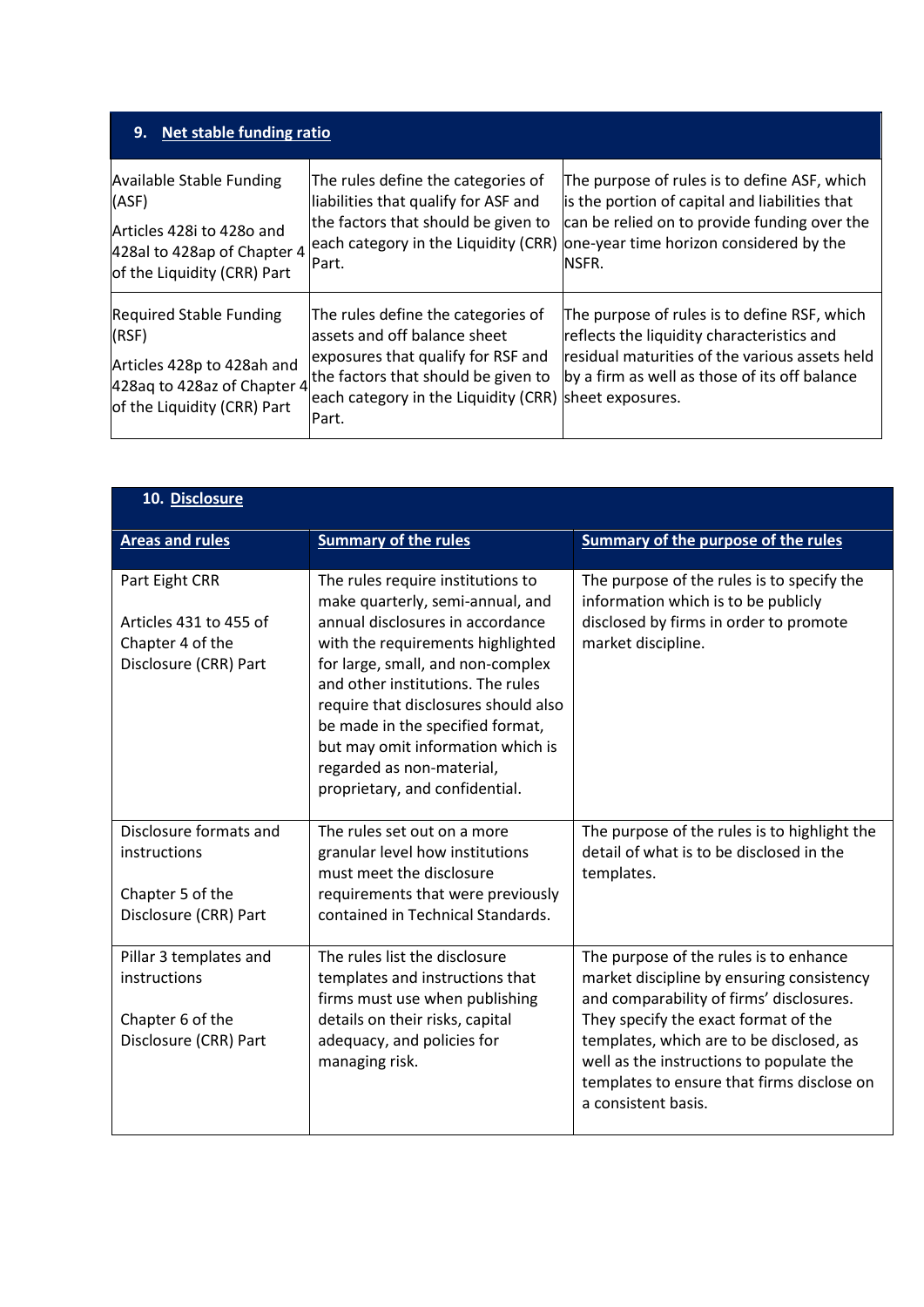## **11. Reporting requirements**

| <b>Areas and rules</b>                                                                                  | <b>Summary of the rules</b>                                                                                                                                                                                                                                                                              | Summary of the purpose of the rules                                                                                                                                                                                                                                                                                                   |  |  |
|---------------------------------------------------------------------------------------------------------|----------------------------------------------------------------------------------------------------------------------------------------------------------------------------------------------------------------------------------------------------------------------------------------------------------|---------------------------------------------------------------------------------------------------------------------------------------------------------------------------------------------------------------------------------------------------------------------------------------------------------------------------------------|--|--|
| Reporting (Part Seven A<br>CRR)<br>Articles 430 and 430a of<br>Chapter 4 of the<br>Reporting (CRR) Part | The rules set out the specific areas<br>upon which reporting is required,<br>in relation to an institution's<br>compliance with own funds<br>requirements, large exposures,<br>liquidity requirements, asset<br>encumbrance, financial<br>information, and aggregate data<br>for each national immovable | The purpose of the rules is to define the<br>scope of the areas for which the PRA<br>requires information to supervise<br>institutions' compliance with the<br>prudential requirements set out in the CRR<br>sections of the PRA Rulebook. This also<br>includes specific reporting obligations for<br>the immovable property market. |  |  |
|                                                                                                         | property market.                                                                                                                                                                                                                                                                                         |                                                                                                                                                                                                                                                                                                                                       |  |  |
| Reporting requirements                                                                                  | The rules set out on a more<br>granular level how institutions                                                                                                                                                                                                                                           | The purpose of the rules is to highlight the<br>detail required to be reported in the                                                                                                                                                                                                                                                 |  |  |
| Chapter 5 of the                                                                                        | must meet the reporting                                                                                                                                                                                                                                                                                  | templates, definitions, and the data                                                                                                                                                                                                                                                                                                  |  |  |
| Reporting (CRR) Part                                                                                    | requirements highlighted in<br>Articles 430 and 430a that were<br>previously contained in Technical                                                                                                                                                                                                      | principles for institutions to report to the<br>competent authority.                                                                                                                                                                                                                                                                  |  |  |
|                                                                                                         | Standards. The rules require<br>institutions to report the                                                                                                                                                                                                                                               | The rules highlight how the reporting<br>thresholds will operate as well as the                                                                                                                                                                                                                                                       |  |  |
|                                                                                                         | information in accordance with the<br>frequency and remittance dates<br>highlighted.                                                                                                                                                                                                                     | frequency in which information is required<br>and the associated remittance dates.                                                                                                                                                                                                                                                    |  |  |
| Templates and                                                                                           | The rules list reporting templates                                                                                                                                                                                                                                                                       | The purpose of the rules is to specify the                                                                                                                                                                                                                                                                                            |  |  |
| instructions                                                                                            | and instructions that firms must<br>use when submitting information                                                                                                                                                                                                                                      | exact format of the templates, which are to<br>be reported, as well as the content of                                                                                                                                                                                                                                                 |  |  |
| Chapter 6 of the                                                                                        | to the PRA to comply with the                                                                                                                                                                                                                                                                            | instructions to populate the templates so                                                                                                                                                                                                                                                                                             |  |  |
| Reporting (CRR) Part                                                                                    | reporting requirements rules.                                                                                                                                                                                                                                                                            | that firms report to the PRA consistently on<br>areas relevant to compliance with the<br>prudential requirements set out in the CRR<br>chapters of the PRA rulebook.                                                                                                                                                                  |  |  |

| 12. Temporary transitional power                                               |                                                                                                                                                                                                                                                                                                              |                                                                                                                                                                                                                                                           |
|--------------------------------------------------------------------------------|--------------------------------------------------------------------------------------------------------------------------------------------------------------------------------------------------------------------------------------------------------------------------------------------------------------|-----------------------------------------------------------------------------------------------------------------------------------------------------------------------------------------------------------------------------------------------------------|
| <b>Areas</b>                                                                   | <b>Summary of the rules</b>                                                                                                                                                                                                                                                                                  | Summary of the purpose of the rules                                                                                                                                                                                                                       |
| The temporary transitional<br>power<br>Rule 2.10 of the<br>Interpretation Part | To provide a mirror provision<br>which ensures that the PRA's<br>Itransitional direction continues to<br>apply to CRR restatement<br>provisions (except in the Liquidity<br>(CRR) Part and the Liquidity<br>Coverage Ratio (CRR) Part of the<br>PRA Rulebook) for the intended<br>duration of the direction. | The purpose of the rule is to ensure that<br>lfirms do not lose the benefit of the<br>temporary transitional power, as set out in<br>the PRA's transitional direction, simply<br>because the provisions are moved from the<br><b>ICRR</b> into PRA rules. |